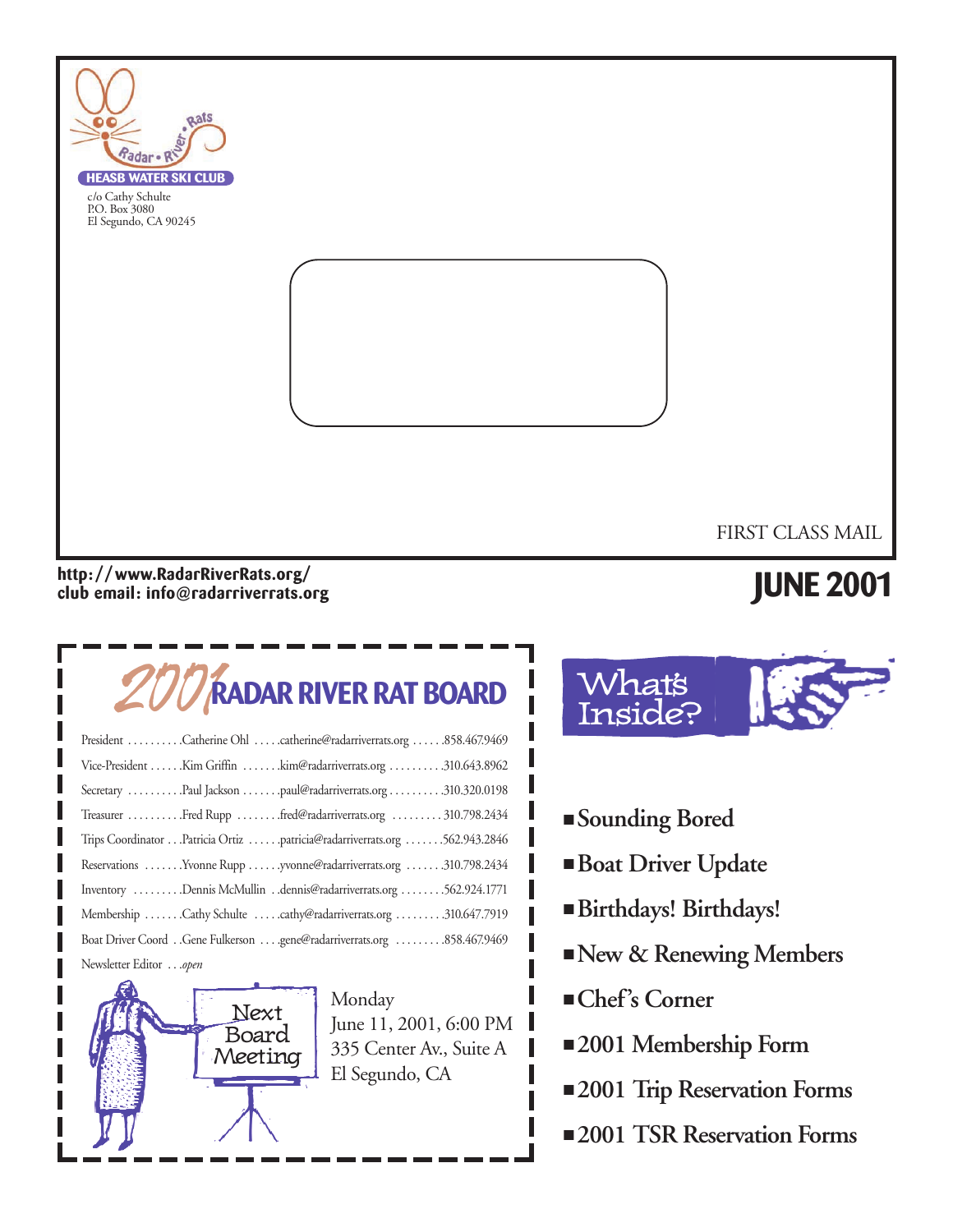# **2001 HEASB Water Ski Club Membership Application**

**Please, ONE application form per membership type (Individual or Family)**

| Name(s):                                                                                                       |                                             |                                                           |
|----------------------------------------------------------------------------------------------------------------|---------------------------------------------|-----------------------------------------------------------|
|                                                                                                                |                                             | Business Ph: ()                                           |
|                                                                                                                |                                             | Fax: $\begin{pmatrix} 0 & 1 \\ 0 & 1 \end{pmatrix}$       |
| Home Address:<br>and the control of the control of the control of the control of the control of the control of |                                             | Emergency: $\begin{pmatrix} 1 & 1 \\ 1 & 1 \end{pmatrix}$ |
| City:                                                                                                          | $\text{State:}$ $\qquad \qquad \text{Zip:}$ | Contact:                                                  |

\* Note– That while we will continue to send out newsletters via snail mail, email will become the tool used for more and more of our communication with members. Please print clearly. Thanks.

HAC/Raytheon/Boeing Payroll Number: <br> LOC: \_\_\_\_\_\_\_\_ Bldg: \_\_\_\_\_\_\_ M/S:

The membership year is from April 1 through March 31.

Please check (ONE only) the type of membership that applies to you:

\_\_\_\_\$20.00 **Single Membership**

\_\_\_\_\$50.00 **Family Membership** (includes kids under 18)

**There is no membership fee for a non-skiing child under the age of 12. However, ALL skiers must be members, regardless of age.**

#### **Submit application with your check payable to HEASB WATER SKI CLUB by mail to: Cathy Schulte, P.O. Box 3080, El Segundo, CA 90245**

This form must be sent to Cathy. DO NOT send this application with your trip reservation or both will be returned, which will affect your trip reservation.

I am willing to help: Yes No

I would like to volunteer / suggest / comment:

WAIVER: I hereby, for myself, my heirs, executors and administrators waive and release any and all rights and claims I may have against Hughes/Raytheon/Boeing Employee Association South Bay (HEASB)Water Ski Club, Hughes/Raytheon/Boeing Employee Association (EA) or its representatives, agents, or board members of any and all injuries. The Hughes/Raytheon/Boeing Employee Association (EA) is a non-profit organization that has no association with Hughes Aircraft Company of Raytheon Systems Co.

| Signature | Date |
|-----------|------|
| Signature | Date |

Revised 4/01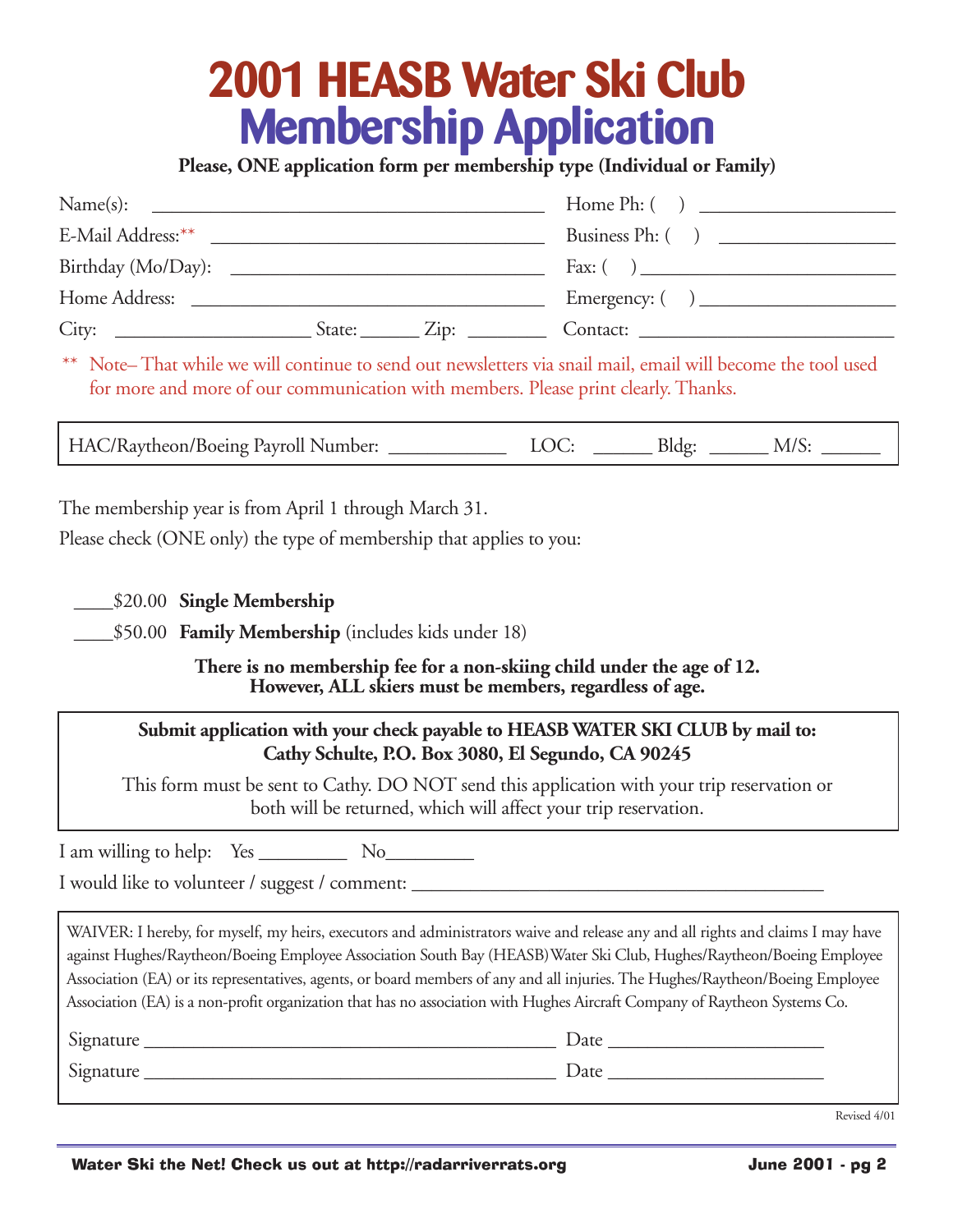

*By Catherine Ohl*

### Thompson Ski Ranch—

The Thompson trips are filling up fast and furious. While the Thompson trips are almost full, we are accepting signups for the waiting list. The first two trips were filled. The August  $18<sup>th</sup>$  trip has one opening and the September  $15<sup>th</sup>$ trip has four openings. **Dave** & **Tina Propps Makowski** drove for the first two trips while **Maury Adler** is scheduled to drive for the last two.

### River Trips—

The river trips are also filling up fast and furiously. The first one will be a one-boater with **Paul Jackson** driving. The second trip is at two boats but going on three. **Paul Jackson** and **Bob Thompson** will be lending us their expertise and boats. **Catherine Ohl** will be driving as we grow to three boats. **Gene Fulkerson** is most likely be the trip leader cooking up something special. Trust me when I tell you that he has spent all winter thinking up new and better menus.

On our second trip in June, two ski clubs will joining with us. I'm sure you will recognize a few of the Century City folks out there. They are planning to spend Thursday at Laughlin and join us Friday evening at the river. Solar Ski Club (owned by the Caterpillar Company) from San Diego will also be joining us. Last I heard they will be signing up a number of young women. You won't want to miss this one.

### TSR on May 12—

The first trip to Thompsons was a lot of fun with great weather. It was pretty warm even though the sun never actually came out. Your truly only took 3 runs since I knew I was going to be very sore. I saw **Dennis McMullin** the following day and he could hardly move. Of course, he took all five runs. **Dave Makowski, Tina Propps** and **Gene Fulkerson** did the honors of dragging us around the lake.

**Leif Widmeyer** was the first to wimp out. **Pam Malouf** arrived at the crack of 2 pm but still managed to get four runs in. **Sheree Tanouye** was back after a few year's absence. Over half of us also belong to CCSC, including **Larry Davis, Julian Watkins**, and first TSR timers **Suzanne Gilbert** and **Tom White**.

Don't be left out, sign up for a water ski trip now. ■

## **HAPPY BIRTHDAY TOYOU... HAPPY BIRTHDAY TOYOU...**

Craig Henderson 06/13 Dennis McMullin 06/14 Paul Jackson 06/15

Sheree Tanouye 06/28 Leif Widmayer 06/29



atherne

### **NEW AND RENEWING MEMBERS NEW AND RENEWING MEMBERS**

Maury Adler Carol Armstrong John Chun Debbie Dimascio Suzanne Gilbert Kim Griffin Scott Griffin Craig Henderson Melinda Kalin

Rami Khatib Peggy Knight Sandy Langston Ester Livshitz Pam Malouf Jordan Mathis Mark Mathis Michelle Mathis Linda Newcomb-Mathis Patricia Ortiz Richard Pearl Mike Protzenko Kim Reed Sherri L Reid Fred Rupp Yvonne Rupp Alison Smith Sheree Tanouye Jami Thibault Katrina Vlachos Julian Watkins George Weaver Tom White Leif Widmayer Julie Wilder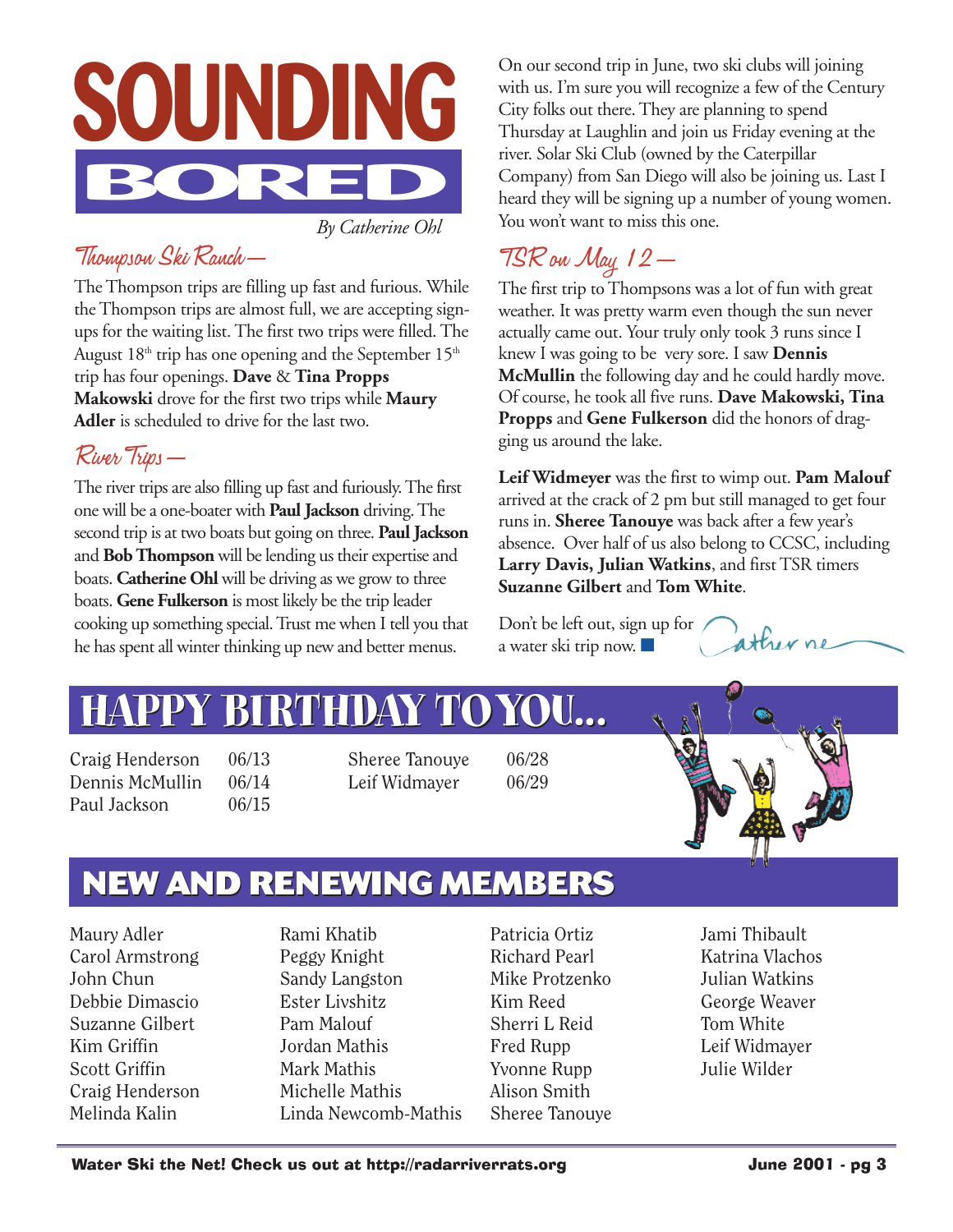

*By Gene Fulkerson*

Our boats drivers have mostly selected their dates for the coming summer with one exception – we are waiting to hear from **Maury Alder**. **Mike Betts** sold his boat but may be buying another. **Raul Fernandez** is swamped at work but may be able to drive when we need him.

All open spaces will be filled from the queue. Anyone knowing of any other drivers/owners of ski boats that are appropriate for us, are welcome to call me if they are interested in pulling for us. The club reimburses the drivers for expenses and adds some extra to compensate for insurance, wear and tear, etc. We compensate more than most clubs along with providing a good time.

Our guidelines allow no more than eight persons per boat. This is to give everyone plenty of skiing and the drivers an easy pace so as not to burn them out. It's tough being out in the hot sun and heat all day, so I would highly recommend a bimini for any new drivers. We had two drivers volunteer to drive for the Thompson trips with **Dave Makowski** driving the first two and **Maury Adler** the last two. If you are interested in skiing the Ranch you need to sign up immediately.

The queue stands at **Catherine Ohl, Paul Jackson, Dave Makowski, Bob Thompson** and **Maury Adler.** Boat drivers will be called in this order to add additional boats a needed. Once a boat driver drive, he/she will move to the bottom of the queue (except on assigned trips).

We have a great core of boat drivers. Please, everyone of you who skis with them respect their equipment and boat. A thank you and a helping hand when asked or needed goes a long way in keeping our drivers happy.

Driver assigned weekends are as follows—

- **June 9-10** Paul Jackson
- **June 23-24** Paul Jackson, Bob Thompson
- **July 14-15** Catherine Ohl, Paul Jackson
- **July 28-19** open
- **August 11-12** open
- **August 25-26** open
- September 8-9 open
- **September 22-23** Bob Thompson
- **October 6-7** Dave Makowski
- **October 20-21** Catherine Ohl, Dave Makowski

### **Chef's Corner Chef's Corner**

Tequila and Lime Pork Spareribs–

#### *Ingredients–*

- ▲ 1 rack of pork spareribs (about 3 lbs.)
- ▲ Salt
- ▲ Freshly ground black pepper
- $\triangle$  1 cup olive oil
- ▲ 4 limes, juiced
- ▲ 1/2 cup (or more) tequila
- ▲ 1/4 cup finely chopped onions
- ▲ 2 tbs minced garlic
- ▲ 2 med jalapenos, stemmed, seeded, finely chopped
- ▲ 2 tbs finely chopped fresh cilantro

Serves 4 to 6.



#### *Prepare at least 12 hours in advance–*

Season the ribs with salt and pepper. In a small mixing bowl, whisk the oil, lime juice, tequila, onions, garlic, jalapenos and cilantro. Whisk well. Season with salt and pepper. Place the ribs, meat side down, in a glass baking dish. Pour the marinade over the ribs, coating each side completely. Cover with plastic wrap and refrigerate overnight, turning every couple of hours.

#### *Grilling–*

Remove from the refrigerator and bring the ribs to room temperature. Preheat the grill on low heat. Place the ribs, meat side down, and slowly grill the ribs, turning and basting every 15 minutes. Cook for about 1 1/2 to 2 hours, or until the ribs are tender. Remove from the grill and slice into individual ribs. ■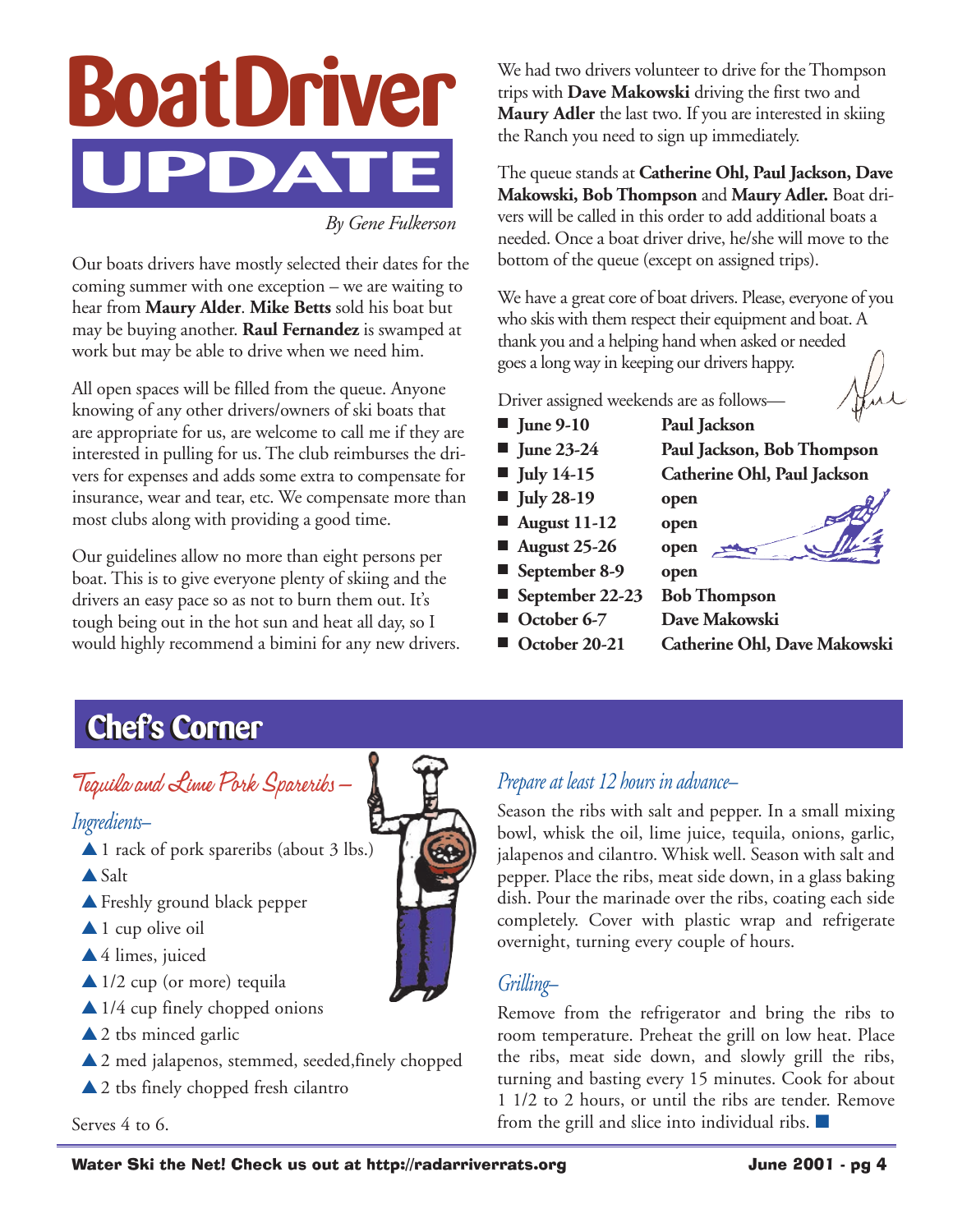# **PUBLIC affairs**

### Risk-Taker Health Insurance Regulations Adopted

New regulations seen as giving insurance companies the green light to deny coverage for injuries sustained when skiing, horseback riding, motorcycling, and partaking in other similar activities went into effect May 10, 2001 despite a flurry of mail from recreation groups objecting to the rules. The regulations were written for the Health Insurance Portability and Accountability Act of

D

1996, which, in part, prohibits<br>insurers from denving insurers from denying coverage to individuals based on their recreational pursuits, but now apparently allows for case-bycase exclusions of benefits.

That means recreational water & snow skiers who get health insurance

through a group plan at work could find themselves holding the bag when it comes to hospital and doctor bills that result from an injury sustained while skiing. But a spokesperson for the Health Care Financing Administration, which helped write the regulations, said that "a miniscule number" of insurance companies across the country actually have such exclusionary clauses in their policies and that it was inconceivable consumers would accept such policies from an employer. Of course, they failed to mention, that employees are not really given much of a choice.

According to **Geraldine Link**, director of public policy for the National Ski Areas Association (NSAA), letters went out to both Congress and **Tommy Thompson**, Secretary of the Department of Health and Human Services, decrying the new rules. The rules are, in fact, discriminatory, contradictory and send the laughable message to customers – and voters – to "stay on the couch." The NSAA was joined by a national snowmobile owner's group, the American Motorcyclist Association and the American Horse Council (AHC) in protesting

the regulations. There are far-reaching implications to this bill and one can only wonder where the line will be drawn in defining activities that are similar to skiing and horseback riding.

A word to the wise, check your insurance policy.

### New Record for Skier Visits—

A new record for skier visits, 57.3 million, was announced by the National Ski Areas Association (NSAA) for the 2000/01 season. The 57.3 million figure represents an increase of more than 11% from the previous year's 51.6 million and an increase of almost 5% (4.95%) over the previous record of 54.6 million set in the 1993-94 season. The strong showing for this past season found many regions accounting for the increase, especially the Northeast. Only the Pacific Northwest,

with a very low snowfall in the early season, failed to participate in this season's strong attendance figures.

### Getting in Shape—

Competitive water skiing is a sport that exerts intense and

constant forces on the body. The sport calls for strength, balance, agility, flexibility and muscle control.

And while none of us are at the pro level, we can greatly benefit by what the pros do to get in shape. Using aerobic activities such as bicycling, in-line skating, running, weight training, stretching, we too can improve balance, strength and coordination.

An aggressive program of bicycling and hill climbing can be used to build strength and stamina. But sadly, there's nothing like skiing to get in shape for skiing. ■

# T-Shirts Here!

The season's almost here. What are you waiting for? Hurry up and get your shirts. They're great quality, short-sleeve tees at a great price. What more could you want? Show some Rat pride. To get yours, call Paul Jackson at (310) 320-0198.

**River Rat**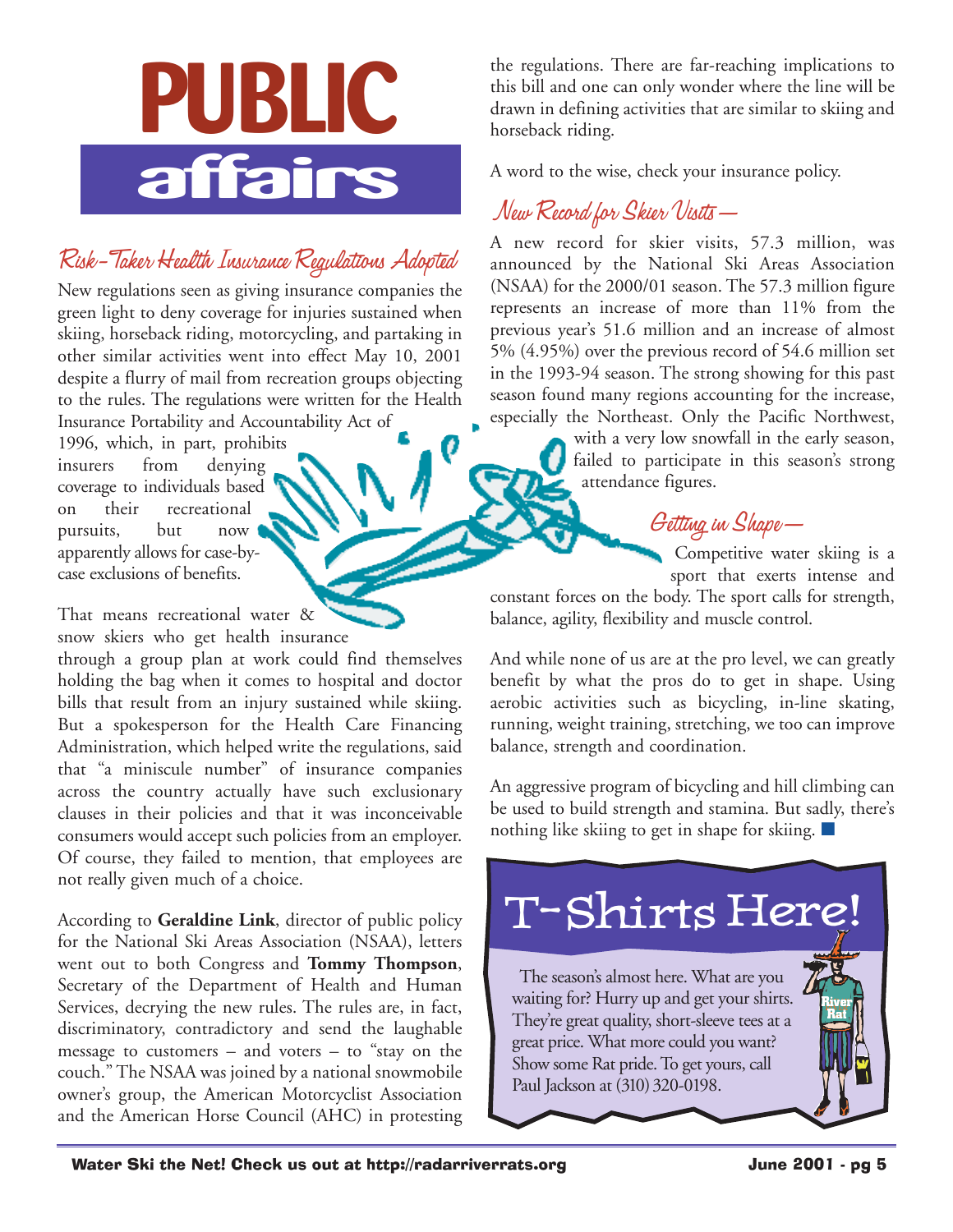### Pacific Rim presents

# **2002 LAC Ski Week in Big White, Canada February 2 - 9, 2002**



Package to Include—

- Round Trip Air (price still to be determined)
- Round Trip Ground Transfer from Kelowna
- 7 Nights Lodging (Double Occupancy),Ski-In / Ski Out **Black Bear** Condos
- 5 Day Lift Ticket
- Welcome Party
- Apres Ski Parties
- On-Mountain Picnic
- 2 Nastar-type Races
- Farewell Banquet
- Souvenir & other goodies & so much more

### Taking Reservations & Deposits NOW—

To hold your reservations send \$100 deposit (refundable until price is finalized) to Pacific Rim—

**c/o Gene Fulkerson, 10818 Viacha Dr., San Diego, CA 92123, 858-467-9469, gene@pacificrimalliance.org** Tour Pros Ltd.

### **Top Reasons to Visit Big White**

It's the SNOW – an average of 24.5 feet of light champagne powder, locally known as Hero's snow.

Best variety of terrain. One of the features is a green run from the top of every lift.

A true Alpine Village with ski-in / ski-out access to the slopes.

A modern lift system with an 8-pack gondola, four high-speed quads, one regular quad, one t-bar, a triple and a double.

State-of-the-art grooming and pipe machines.

Affordability – you can expect the best for less.

Snowboarder's heaven with terrain & freestyle parks and half pipe.

**LA Council is going there 2-9 February, 2002!** ■

### **Black Bear Condo**

Pac Rim will be staying at the fabulous Black Bear Condos in the heart of the Big White village with ski-in / ski-out access.



estimated from

**\$969**

The Black Bear Condos

features natural pine post and beam construction with private outdoor hot tubs for each condo. Condos are three bedrooms with 2.5 baths, gas fireplace, and full kitchen.

We also have two-room suites at the Chateau Big White for two for an additional price. They have fireplace, loft and kitchen. ■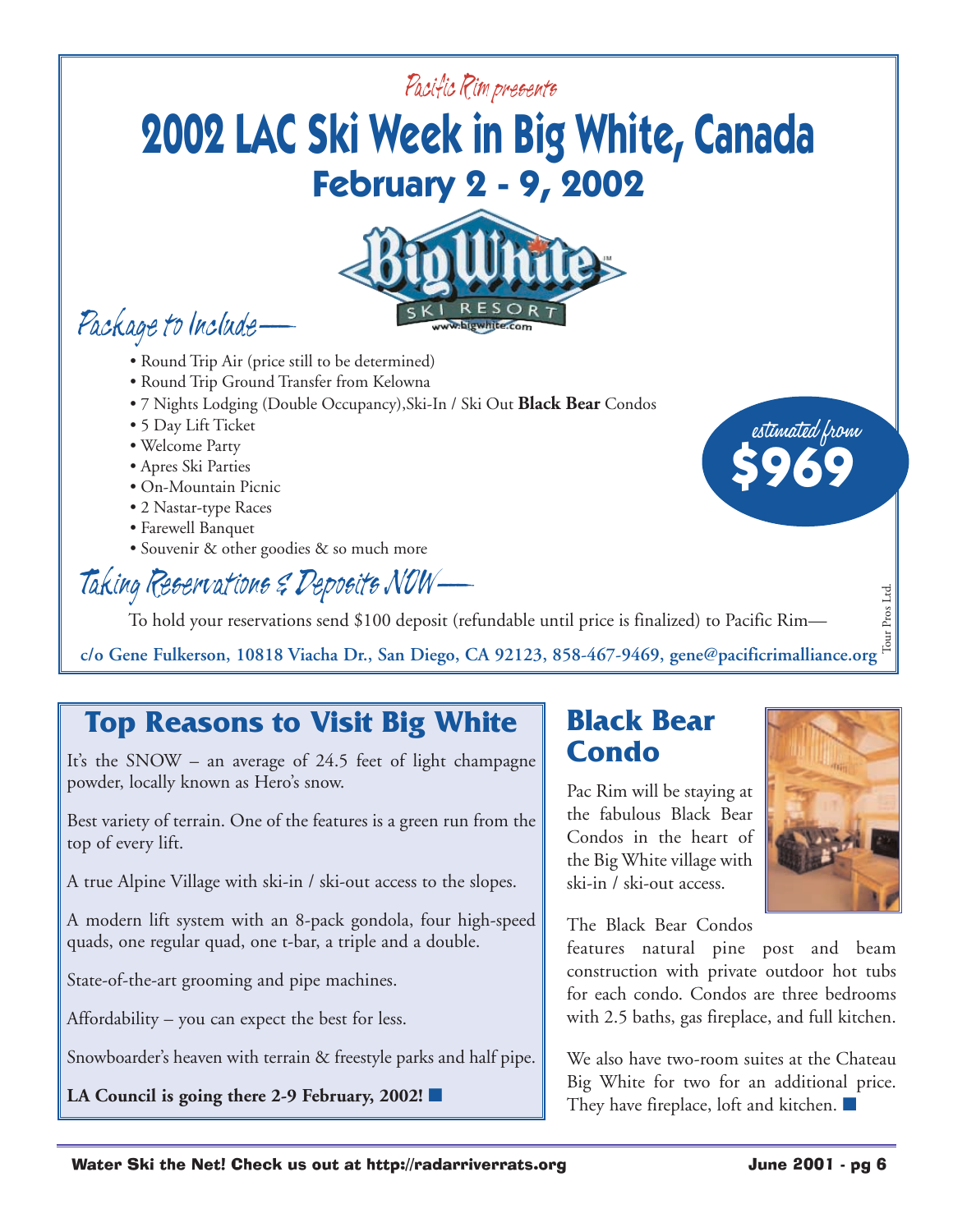#### Pacific Rim Alliance announces



### **1 - 9 March 2002**

#### Basic Package to Include—

- NON-STOP Air from LAX to Frankfurt to Lyon, via Lufthansa - Complimentary In-Flight Drinks, Meals, Movies
- Luxury Coach Transfer from Lyon to Les 2 Alpes
- Seven Nights Luxury Lodging, Private Bath, Double Occupancy
- Seven Breakfasts and Dinners
- The Usual Parties, Souvenirs and much MORE!

#### Price Does Not Include—

- US and Foreign Departure Fees, Fees and PFCs (est \$76)
- Lift Tickets (from \$24 per day)

#### Options Available at Additional Cost—

- Pre Extensions to Paris France
- Post Extensions to Costa del Sol, Spain
- Excursions from Les 2 Alpes
- Return Extensions for Up to 30 Days

#### For Reservations & Information—

- Deposit Due Now: \$400 (Check Payable to "Pacific Rim") to— Gene Fulkerson @ 10818 Viacha Dr., San Diego, CA 92124
- For More Information, contact— Gene Fulkerson at 858-467-9469 (eves) Catherine Ohl at ohl@acatmeowz.com

#### **Cancellation Policy will apply**

**Must be a Member of Pacific Rim** *Central Holidays*

**Price**

**\$1,459**

### **Les Deux Statistics**

| $11,810$ ft                                                                                                                                                                     |
|---------------------------------------------------------------------------------------------------------------------------------------------------------------------------------|
| $5,414$ ft                                                                                                                                                                      |
| 7,546 ft                                                                                                                                                                        |
| 122 miles— Beginner 30% Intermediate 35%<br>Advance 25%, Expert 10%                                                                                                             |
| 8 miles                                                                                                                                                                         |
| 1 funicular, 3 aerial trams, 2 cable cars, 4 gondolas,<br>a 8-pk detachable (for 2002), 24 chairs, 29 drags                                                                     |
| Half Pipe, Boardercross and Jump Modules                                                                                                                                        |
| 13 miles                                                                                                                                                                        |
| 8:30 AM to 8:30 PM                                                                                                                                                              |
| If you can tear yourself away from skiing, the ice grotto<br>should not be missed. It is a tunnel almost 400 feet long<br>with fantastic ice statues carved out of the glacier. |
|                                                                                                                                                                                 |

# **SKIING 2002** Les Deux Alpes

Les 2 Alpes is France's second oldest ski resort (after Chamonix). It is a world class resort with one of the largest ski areas and vertical drops to be found anywhere. Add to this a huge range of aprés-ski options and the liftlinked descent to La Grave, and you have a very special destination.

### La Bérangère—

In Les Deux Alpes, we will all be staying at the 4-star, ski-in, ski-out La Bérangère Hotel. The rooms have a south or south-west exposure with



lift service, private bathroom, separate toilets, telephone and satellite TV. For your comfort there is a lounge, bar, fireplace, piano, inside swimming pool, sauna, Jacuzzi, gym and game room.

#### Costa del Sol—

As a post trip, we will be going to Costa del Sol in Spain. A popular vacation spot for Europeans, the beaches here go on for miles and the shops that line them abound with bargains in clothing and imports from around the world.

Africa is only nine miles away across the Straits of Gibraltar and Algiers. In a few short hours, we can tour the city by private bus, ride camels, shop for oriental rugs, discover a world of eastern spices and enjoy a Moorish lunch on the Mediterranean. ■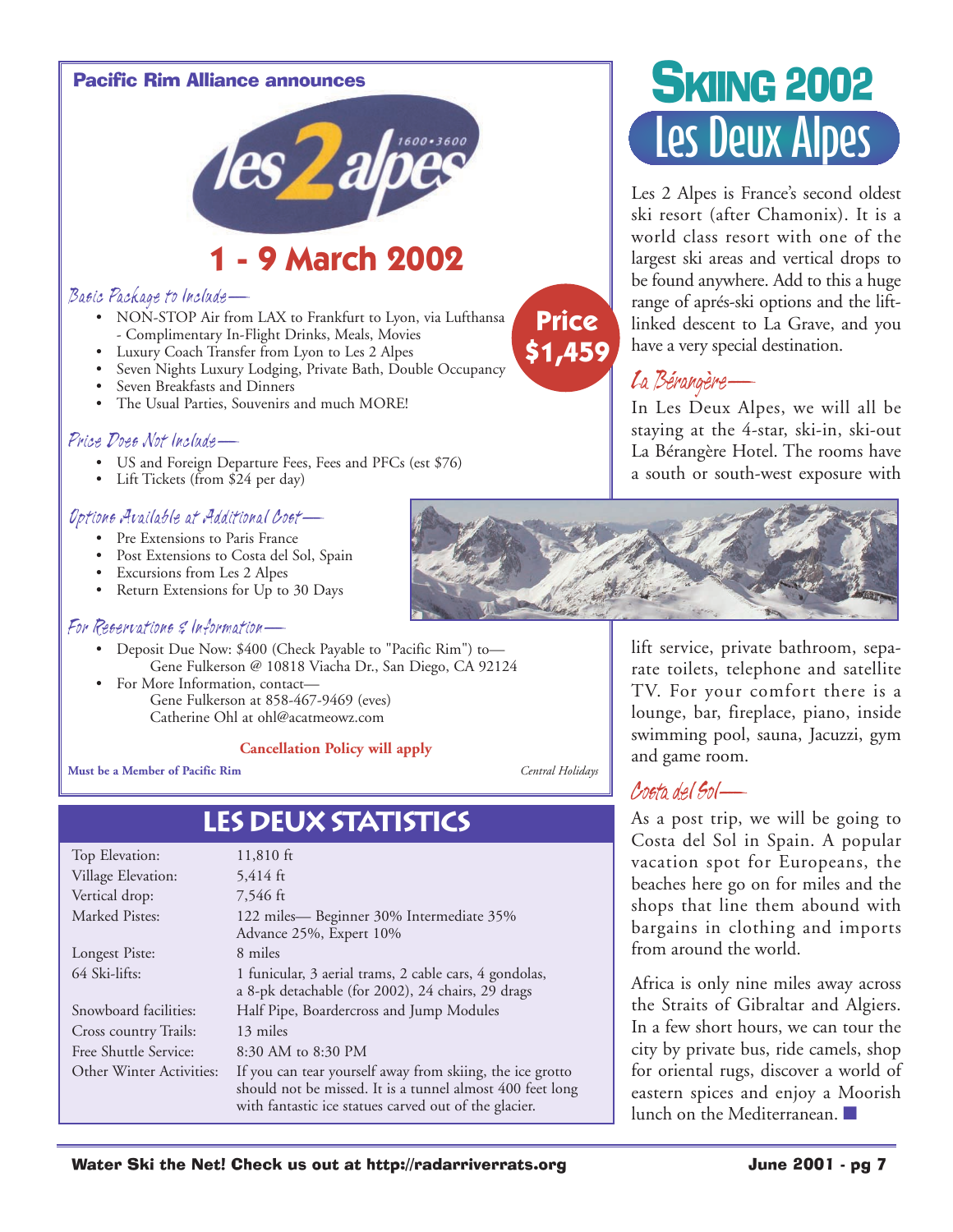

# **SLALOM TRIPS**

### 1 Day Water Skiing at Thompson's Ski Ranch

May 12 • June 2 • August 18 • September 15

### **\$57 skiers / \$15 non-skiers**

Intermediate to Advanced Skiers

Alcohol NOT Allowed



### **THOMPSON SKI RANCH SLALOM TRIP**

To get on the waiting list, make checks payable to the HEASB WATER SKI CLUB and send to**: Catherine Ohl, 10818 Viacha Dr., San Diego, CA 92124-3421** (One form per person per trip) For information, contact Catherine at rats@acatmeowz.com or 858-467-9469

| NAME:                 | TRIP DATE:                                                                                                             |              |
|-----------------------|------------------------------------------------------------------------------------------------------------------------|--------------|
| <b>HOME PHONE:</b>    | <b>WORK PHONE:</b><br><u> 1989 - Johann Barbara, martxa a</u>                                                          |              |
| <b>HOME ADDRESS:</b>  | <u> 1989 - Johann Barn, mars ann an t-Amhainn an t-Amhainn an t-Amhainn an t-Amhainn an t-Amhainn an t-Amhainn an </u> |              |
| <b>EMAIL ADDRESS:</b> |                                                                                                                        |              |
|                       | HAC ADDRESS LOC: NAC ADDRESS LOC:<br>BLDG:                                                                             | M/S:         |
|                       |                                                                                                                        | Revised 4/01 |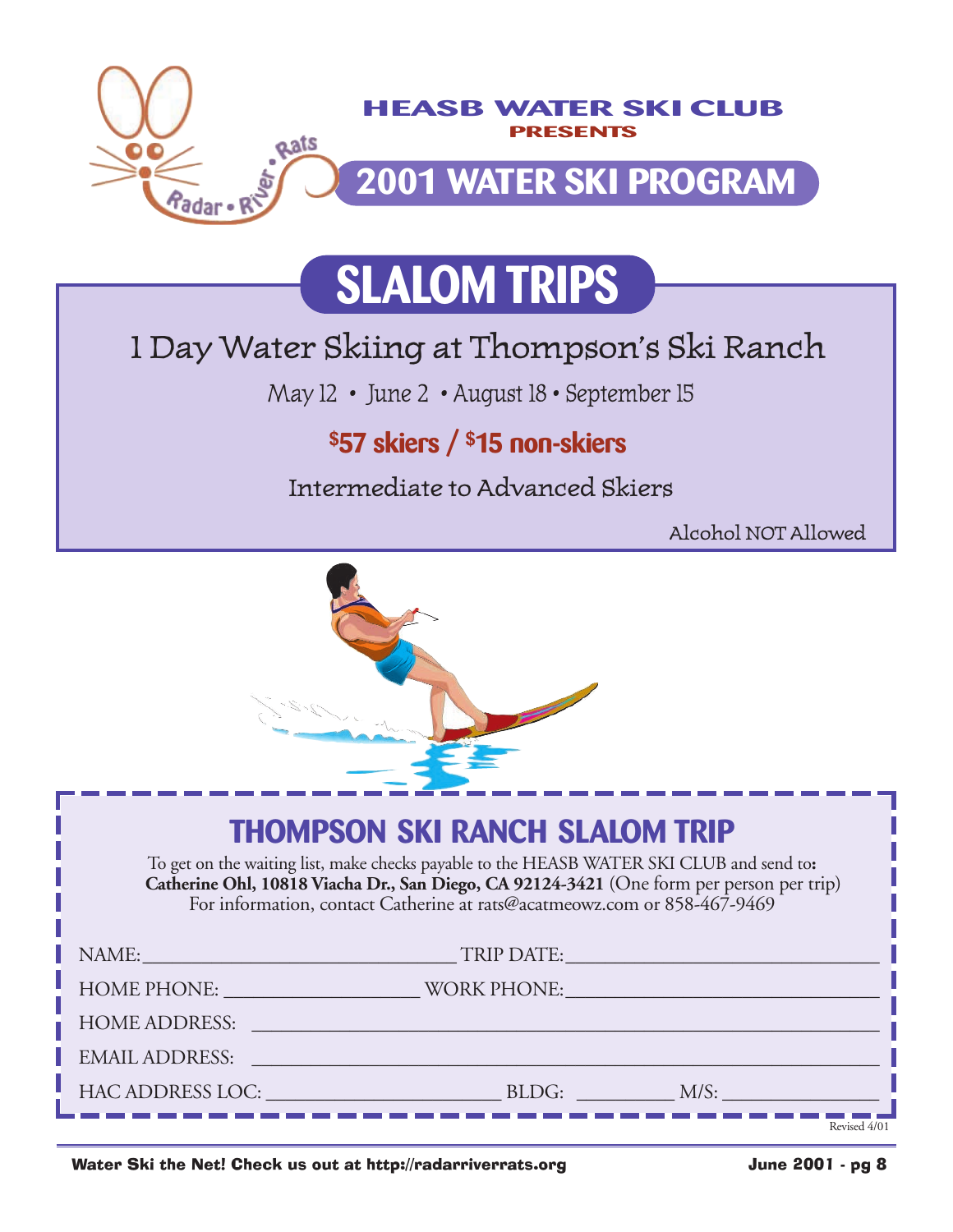### **2001 HEASB Water Ski Club Reservation Application**

(Please, ONE reservation form and ONE check for EACH person EACH trip)

#### **Circle Trip Date: 6/8-10 6/22-24 7/13-15 7/27-29 8/10-12 8/24-26 9/7-9 9/21-23 10/5-7 10/19-20**

|                                                               | E-mail:                                                   |
|---------------------------------------------------------------|-----------------------------------------------------------|
|                                                               |                                                           |
| $City:$ $Zip:$                                                | Home Phone: ()                                            |
|                                                               | Phone: ( )                                                |
|                                                               |                                                           |
| My reservation is for the following: _______ Water skier \$89 | $\sim$ Non-skier child (5-11) \$18<br>Child (under 4) \$0 |
|                                                               | Non-skier \$42                                            |

#### **Make check payable and send with this form to: HEASB WATER SKI CLUB, P.O. Box 3080, El Segundo, CA 90245**.

Cancellation must be received IN WRITING AT LEAST TWO WEEKS before trip date. No substitutions without the Trip Coordinator's permission. The HEASB Water Ski Club reserves the right to reject a reservation. For further information, call Patricia before 9 pm at (323) 651-0686.

#### **REQUIRED CARPOOL INFORMATION (your form may be returned if not complete)**

The Trip Coordinator will arrange carpools for those wishing to travel with the club. First priority is given to vehicles pulling boats or hauling supplies. Volunteer drivers are needed to provide the remaining transportation, taking AT LEAST two passengers and/or food/drinks. Each passenger will pay the carpool driver for transportation expenses, an amount determined by the driver (typically \$10-\$24). Most carpools leave the LA area on Friday after work and arrive at Park Moabi around midnight. Drivers of arranged/ approved carpools will be reimbursed for campground fees AFTER the trailer's packed on Sunday, about 2 pm. Your request for a specific carpool is not guaranteed. Carpools will be non-smoking.

\_\_\_\_\_\_\_ I agree to carpool as arranged/approved by the Club.

NOTE: If you choose not to carpool, you will be required to pay campground fees (\$18 per night or \$6 per day use).

\_\_\_\_\_\_\_ I am available to drive my vehicle to the river.

| • Other passengers: | Year, make, model of vehicle: |
|---------------------|-------------------------------|
|---------------------|-------------------------------|

• Air conditioned? \_\_\_\_\_\_\_\_\_\_\_\_\_\_ Total # of people you can take including driver: \_\_\_\_\_\_\_\_\_\_\_\_\_\_\_\_\_\_\_\_\_\_\_\_\_\_\_

• In addition, I have room for: #cases drinks: \_\_\_\_\_\_ #coolers: \_\_\_\_\_ #bags food: \_\_\_\_ #skis: \_\_\_\_

\_\_\_\_\_\_\_ I prefer a ride to the River. Carpool Driver Preference: \_\_\_\_\_\_\_\_\_\_\_\_\_\_\_\_\_\_\_\_\_\_\_\_\_\_\_\_\_\_\_

•How much gear will you bring? Ski: \_\_\_\_\_\_\_\_\_\_ Chair (type):\_\_\_\_\_\_\_\_\_\_\_\_\_ Tent:\_\_\_\_\_\_\_\_\_\_\_\_\_

•Other bulky items?\_\_\_\_\_\_\_\_\_\_\_\_\_\_\_\_\_\_\_\_\_\_\_\_\_\_\_\_\_\_\_\_\_\_\_\_\_\_\_\_\_\_\_\_\_\_\_\_\_\_\_\_\_\_\_\_\_\_\_\_\_\_\_\_\_\_

\_\_\_\_\_\_\_ I am willing to be a trip leader (reimbursement will be based on people count up to \$89 per trip leader).

#### **MEMBERSHIP**

You must be a member of the HEASB Water Ski Club. The membership fee and application MUST be sent to Cathy Schulte at the location listed on the membership form. **(DO NOT INCLUDE MEMBERSHIP WITH THIS FORM.)**

I have paid my membership fee: \_\_\_\_\_\_\_ (Initial) (Non-skiers aged 0-11, membership not required)

#### **WAIVER MUST BE SIGNED AND ACCOMPANY PAYMENT**

I am aware that participation in the RADAR RIVER RATS' events, has, in addition to the usual risks, dangers and hazards associated with travel, water skiing, air chairing, skurfing and boating, including, but not limited to: boarding, riding and disembarking boats; changing weather conditions, exposed rock, earth, trees or other natural objects; the condition of the water, skis and boats; impact or collision with other skiers, boaters, jet skiers; the failure to ski safely or within one's own ability or within designated areas; negligence of other skiers, boaters and jet skiers and negligence on the part of the organizations or their staff. I am also aware that the risks, dangers and hazards referred to above exist throughout the area and that many are unmarked. I FREELY ACCEPT AND FULLY ASSUME ALL SUCH RISKS, DANGERS AND HAZARDS AND THE POSSIBILITY OF PERSONAL INJURY, DEATH, PROPERTY DAMAGE OR LOSS, RESULTING THEREFROM.

\_\_\_\_\_\_\_\_\_\_\_\_\_\_\_\_\_\_\_\_\_\_\_\_\_\_\_\_\_\_\_\_\_\_ \_\_\_\_\_\_\_\_\_\_\_\_\_\_\_\_\_\_\_\_\_\_\_\_\_\_\_\_\_\_\_\_\_\_ \_\_\_\_\_\_\_\_\_\_\_\_\_\_\_\_\_\_\_\_\_\_\_\_ **PARTICIPANT** (Please print clearly) **SIGNATURE** (Parent if under

Revised 4/01